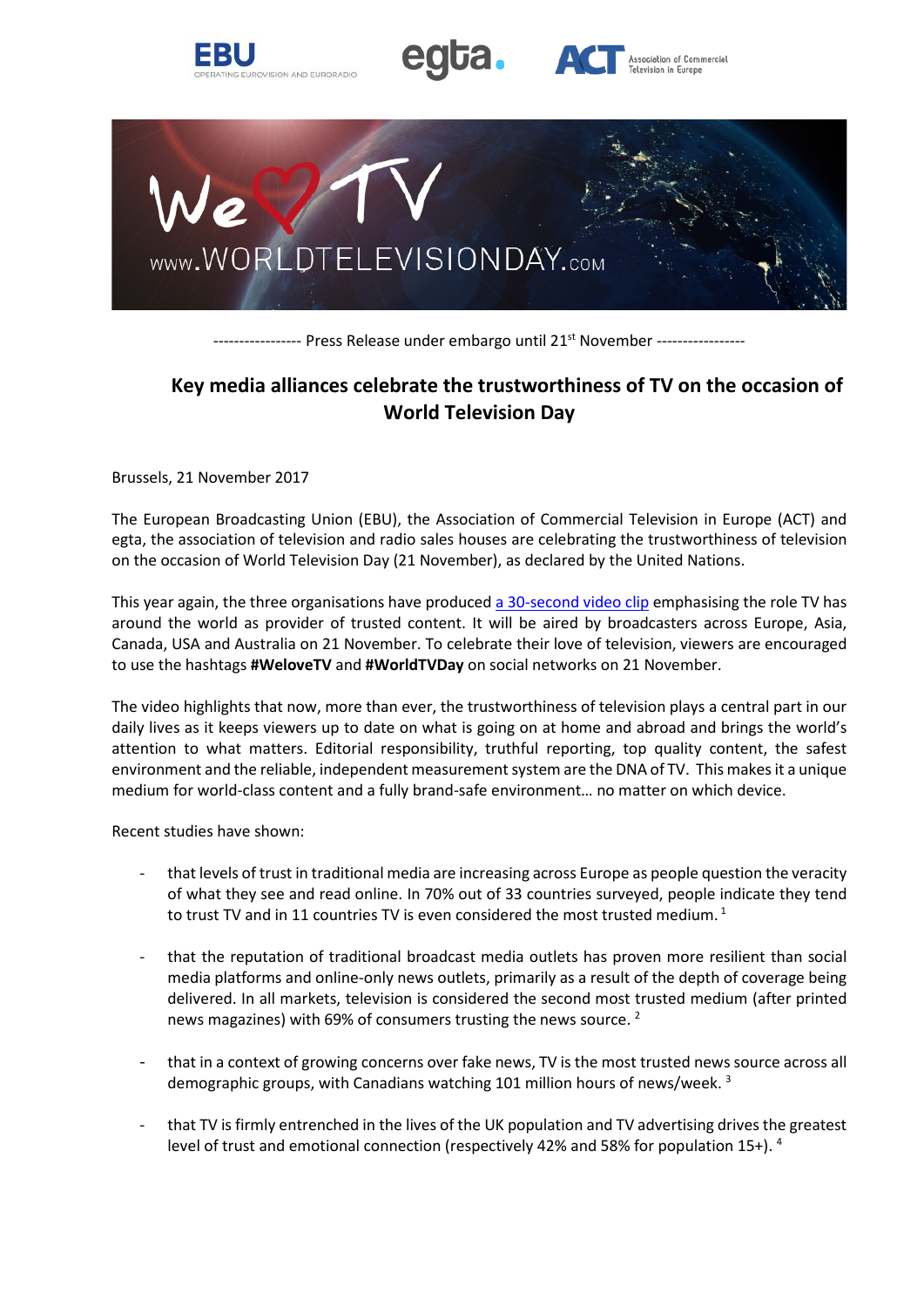



These collected studies on trust and more can be consulted in a dedicated section on the World TV Day [website.](http://www.worldtelevisionday.tv/tv-trust/)

## **SOURCES**

- 1: EBU based on Eurobarometer 86, EBU Media Intelligence Service, Trust in Media (2017)
- 2: Kantar Trust in News (2017)
- 3: ThinkTV Concern for Fake News- nlogic, OmniVu, Total Canada (2017)
- 4: UK, Ipsos/ThinkBox: Attitudes to, and use of, media, technology and advertising (2016)



*Trustworthiness is a key value, now more than ever, to the television industry. This medium must play its role as a safeguard against the growing circulation of fake news, propaganda and hate speech available on an increasing number of communications platforms.*

**Caroline Petit, Deputy Director, UNRIC**

*TV's worldwide audience is not only staying faithful but growing fast as viewers tune in to top quality content made and acquired by broadcasters. We are extremely proud to be among the most trusted media, and are constantly searching for new world-class content to continue to entertain and inform millions of people around the world each week.*







*Television broadcasters are proud to have the trust of their audiences. News and current affairs, on television in particular, are core to public service media (PSM). Informing all audiences with independent news and helping them to better understand the world is crucial for a democratic society. Through its Quality Journalism initiative, the EBU is building on the strength of the Eurovision newsroom and developing new services to help public service media sustain audience trust and remain a key source of information for individuals.* **Noel Curran, EBU Director General**

*At a time when advertisers demand transparency and brand- safety, the trusted environment that television offers seems more relevant than ever. TV excels at offering a premium and sound environment for commercial communications, not only because broadcasters have been operating in this environment for decades, but also because TV is measured and audited by trust-worthy third parties, framed by strict legal rules and its content is produced highly professionally. This is truly the DNA of television even as it transforms digitally to operate on new online platforms. The editorial responsibility vis-à-vis consumers and brands alike remains unchanged - and even emphasised - in the online video sphere.*  **Katty Roberfroid, egta Director General**



**Press contacts:**